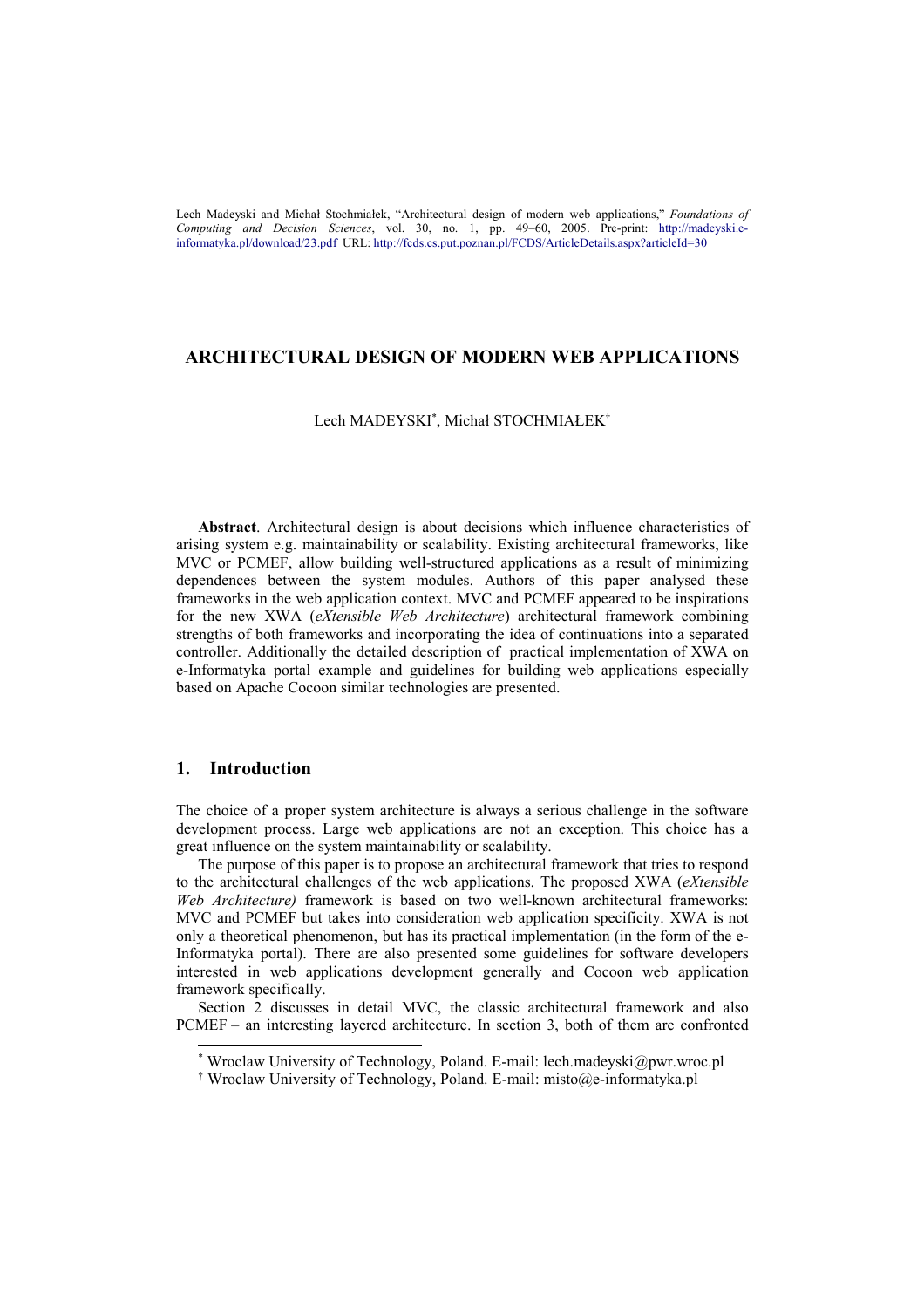with web applications' specificity. Section 4 presents and describes XWA web application framework and its practical implementation in detail. Section 5 summaries work results.

## **2. Quick review of approaches to architecture**

In this section the MVC and PCMEF, architectural frameworks are described. Both of them were inspirations for the new XWA architectural framework.

## **2.1. MVC triad**

The beginnings of MVC (*Model-View-Controller*) date back to late seventies and SmallTalk-80 language. The MVC paradigm has quickly become the core idea behind user interfaces in most of object-oriented languages, including SmallTalk [2][5]. The MVC paradigm is also a superb example of the separation of concerns idea. As shown on Figure 1 system classes are separated into three groups: model, view and controller. Semantics of each MVC element and rules of communication inside the triad are discussed below.



**Figure 1. MVC classic architectural framework**

The **Model** consists of static and dynamic parts of an application domain. The most important part of the model is the application logic with contained business logic. In other words, the model specifies the application data and behavior. The designer, while working on the model organization, should take into account that it has to be independent from a chosen presentation and user actions processing technology (*the model does not know anything about the view and controller*). *Change notification* is the only connection originating from the model. It is usually implemented using events or Observer design pattern.

The **View** is responsible for graphical or textual presentation of the model. The view implementation is strongly coupled with the model, because it should be aware of the specificity of presented data or operation results. Figure 1 illustrates this connection: the view collects the model state (*state query*) every time when it is notified about a change. On the other hand, the model is not coupled with the presentation technology, so the view can be reimplemented or even exchanged without any changes in the model implementation.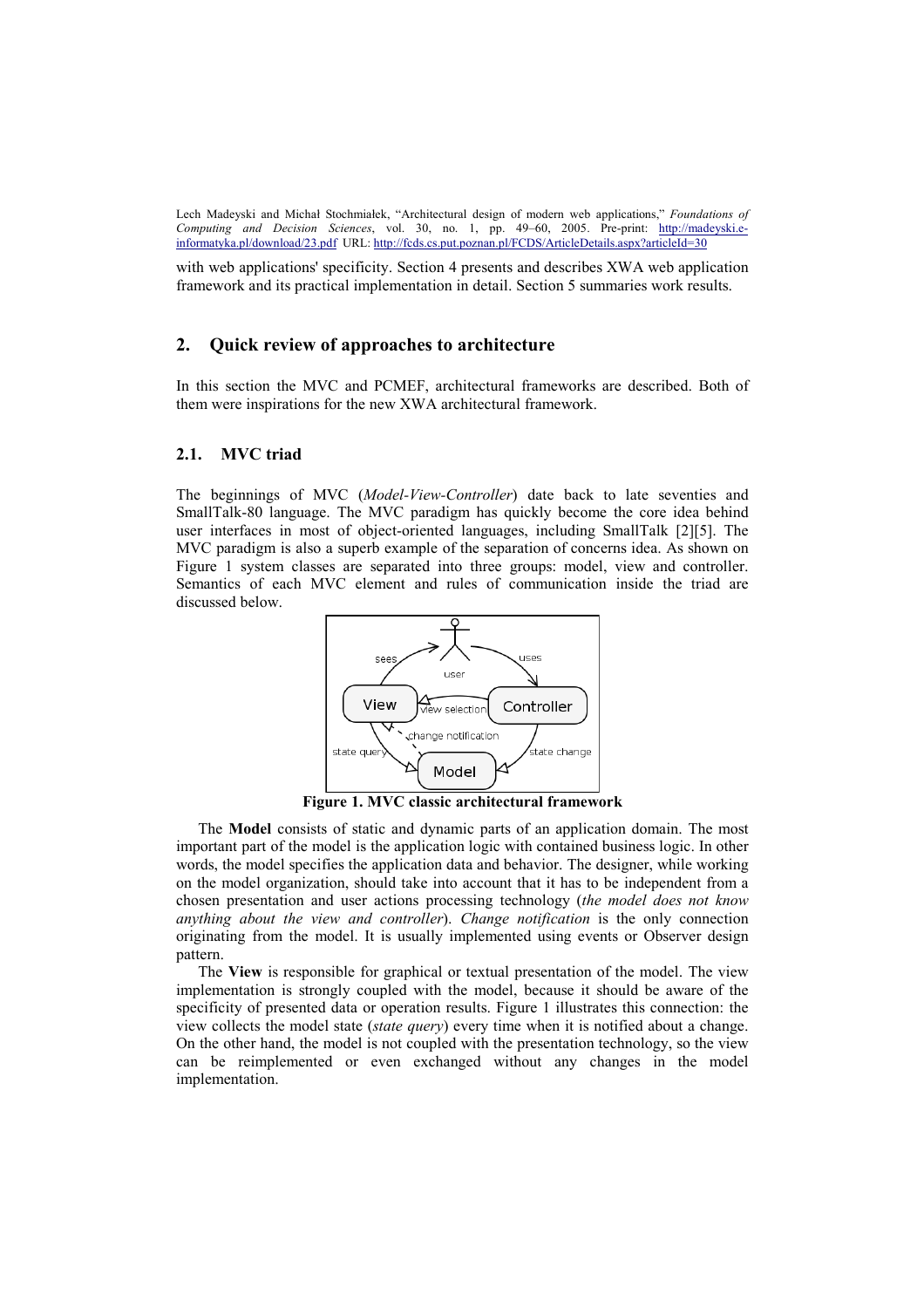The main **Controller's** responsibility is to react to user actions (e.g. mouse button clicks) and map them to the model operations (*state change*) or view changes (*view selection*). The controller in conjunction with the view takes care of the *look and feel* of the application.

Unfortunately, the controller semantics is commonly misinterpreted [5]. It is sometimes mistakenly regarded as an element responsible for the behavior of application when at the same time the model is regarded as an element, which contains data only. This interpretation leads to a problematic tight coupling between the presentation layer and application logic. Changes in the first one require changes in the second one and vice versa. This is the main reason why the controller should not contain the application logic but only references to it.

The value of MVC is based on two essential rules. The first one is **separation of the model and presentation,** which allows to exchange user interface (e.g. provide two interfaces, graphical and batch mode). The second rule is **separation of the view and controller.** A typical example is providing two controllers (editable and not editable) for one view [5].

It must be noted that classic MVC form is often degenerated. This deformation is usually manifested in tightly coupled view and controller. For instance some SmallTalk versions and Swing library on the Java platform have this kind of design [4]. In Swing MVC framework is replaced by the *Model-Delegate* architecture.

The specificity of web applications causes that the classic form of MVC architectural framework should be taken into consideration. It will be discussed in section 3.1.

## **2.2. PCMEF architectural framework**

Layered structures are often used in architectural design. They allow to group system classes into vertical hierarchy and to minimise package coupling. Those architectures can be called stable when changes in higher layers don't create a cascade of modifications in lower layers. This stability is possible when only downward dependencies are allowed (higher layers depend on lower layers). Sometimes for practical reasons, the architecture permits upward dependency realized by loose coupling implemented by, for instance, event processing.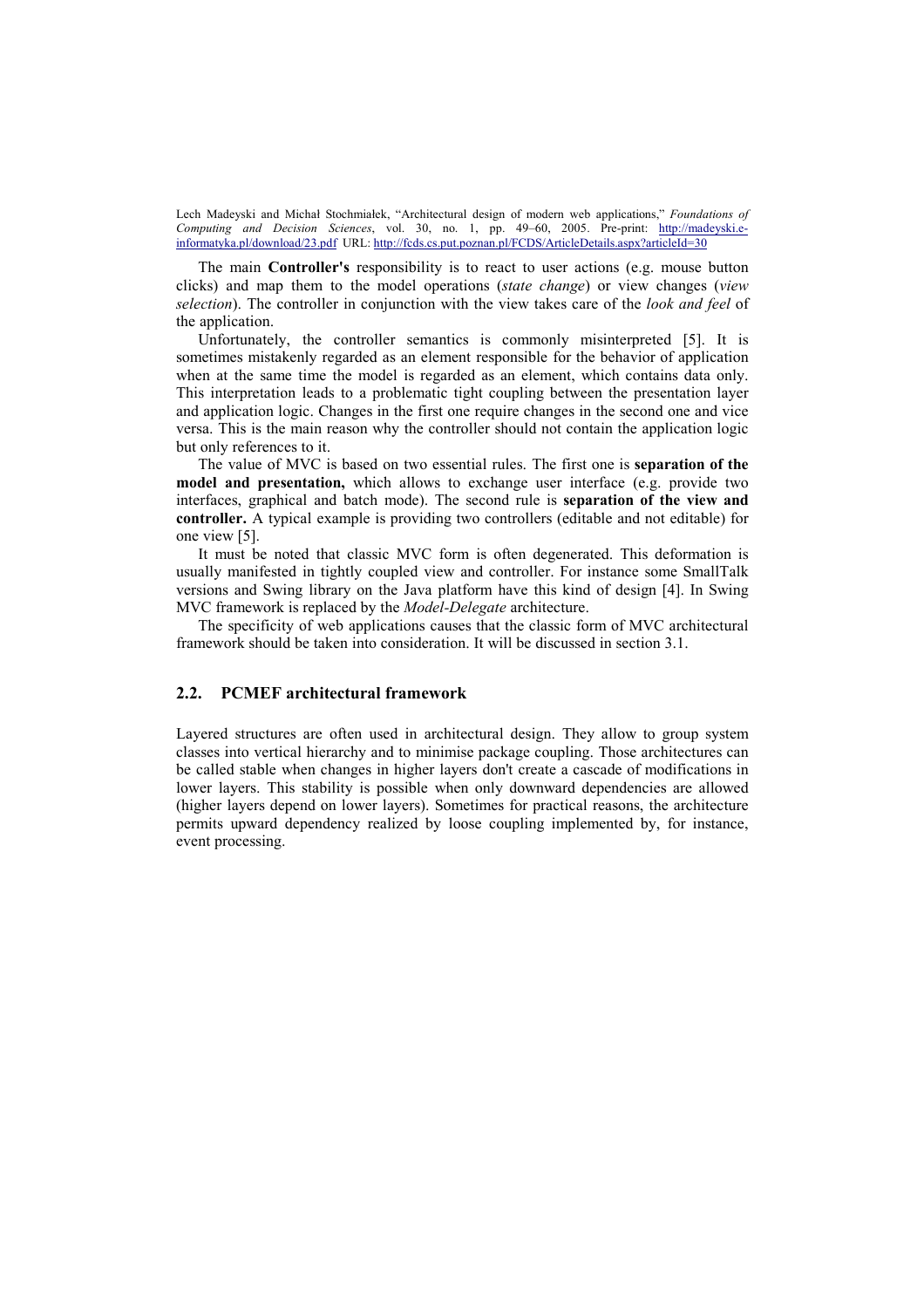

**Figure 2. PCMEF framework**

PCMEF is a layered architectural framework and is shown on Figure 2. It consists of four layers: presentation, control, domain and foundation [6]. The domain layer consists of two packages: entity and mediator.

The responsibility of presentation layer is the application presentation. It is usually composed of classes based on graphical user interface components. For example in the Java language, Swing or SWT components will be used. MVC equivalent to presentation layer will be the view strongly connected with the controller. A similar architecture (the *Model*–*Delegate* pattern) has been used in the Swing library.

The control layer is responsible for the processing of user requests from higher layer. It contains main application logic, computation algorithms or even user session maintaining.

The entity package, from the domain layer, contains business objects. Usually they are persistent and stored in some external data source (e.g. in database).

The mediator package, from the domain layer, mediate between control and entity packages and the foundation layer. Its introduction eliminates entity dependence on foundation package. In result it removes the necessity of business objects modification when the persistence technology is changed. It also gives possibility to separate the construction of queries to persistent data from the application logic included in the control layer.

The foundation layer is responsible for communication with data sources, such as databases, document repositories, web services or file systems.

### **3. Web application architecture**

Every newborn idea has to face reality in which it has to come to live. In case of web applications the following has to be taken into consideration: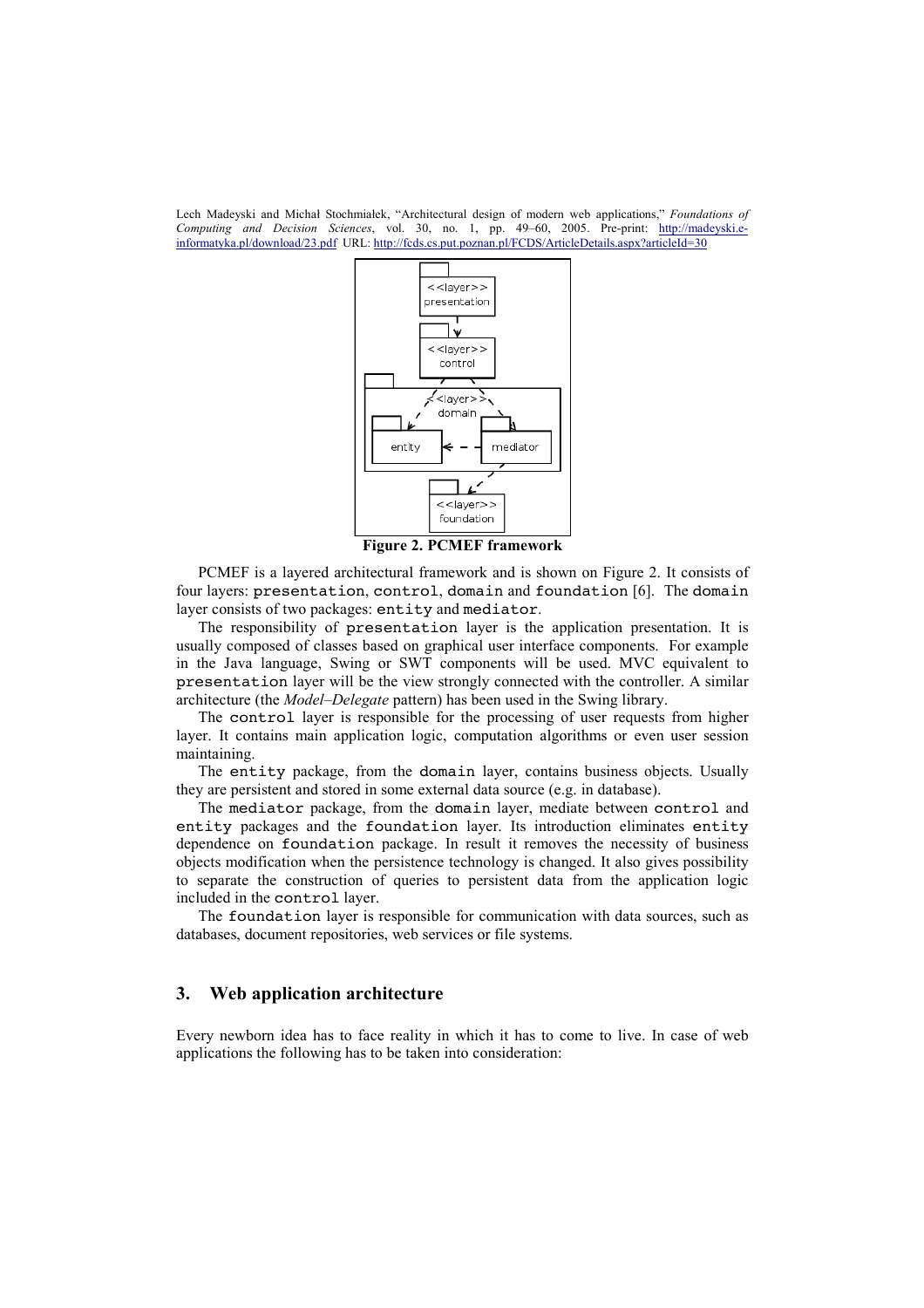- HTTP protocol, the technological foundation of web applications, is stateless. Each command is executed independently, without any knowledge of the commands that came before it. Web application's responsibility is to keep the state between requests.
- Conversation between user and application can be initiated only by the user.
- Control flow of web applications is driven by user requests. It usually consists of complex sequence of interactions between the user and server.

### **3.1. MVC architectural framework and web applications**

HTTP protocol specificity enforces view update to be driven by user requests. There is also no way to notify the view about the model changes<sup>‡</sup>. Required changes are delayed to the next user request processing. Therefore classic MVC model shown on Figure 1. has to be updated in such a way that *notification change* is removed.

### **3.2. PCMEF architectural framework and web applications**

Web architecture design facets, discussed before, were concerning HTTP protocol. It is important to note, that behind HTML presentation there is often a complex business logic, a communication with external data sources or web services. Web application, to meet all requirements of maintainability and scalability, has to have a well-defined internal structure.

Unfortunately, MVC framework, discussed before, does not give any hints about this issue. This can lead to arise the network structure of objects dependences from different packages. Those structures can grow in exponential time and are difficult to control or maintain [6].

A verified solution to this problem is the introduction of a hierarchical structure. This is a recommended architecture in enterprise systems based on J2EE platform [1]. A good example of the hierarchical architecture is also, discussed before, PCMEF framework. It has well-defined semantics of each layer and at the same time, it is generic enough to be technology independent.

A naturally **arising question** is whether PCMEF framework is taking advantage of basic MVC's principles: the separation of the model and presentation and separation of the view and controller. The introduction of the presentation layer is probably motivated by the first MVC rule. Unfortunately, the second MVC rule was not expressed in PCMEF. Like in Swing library, the view and controller are strongly coupled. In case of desktop applications, this rule is often omitted for practical reasons. But in web applications separation of the view and controller is always treated as a good practice, and should be expressed in the architectural design.

 <sup>‡</sup> There is a technological solution for this limitation. View can enforce periodical controller querying about model's changes.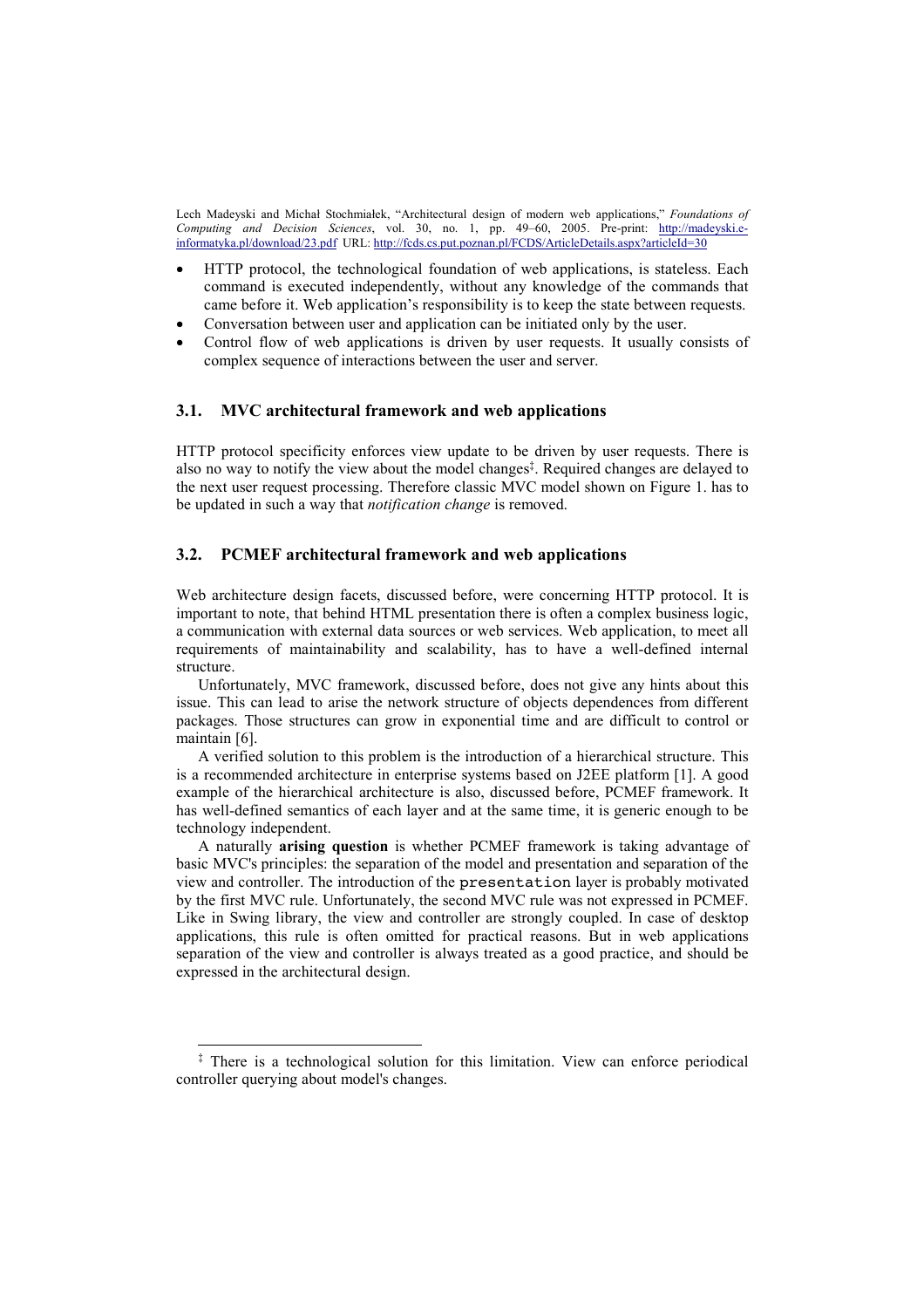### **4. XWA architectural framework proposal**

XWA architectural framework is a variation of discussed before solutions, adapted to web applications specificity. XWA combines advantages of both frameworks, introducing a separation of the view and controller (according to MVC) and organizing model classes into the hierarchical structure (according to PCMEF). The proposal is shown on Figure 3.

XWA is a layered architecture with clearly separated MVC triad. It consists of six packages arranged into four-level hierarchy where higher layers depend on lower ones. Semantics of each package are described below.

The **View** package is responsible for the presentation of application. It is an exact equivalent of MVC view element. In web applications the **View** package consists of files describing the appearance of web pages. Depending on the technology used, this could be HTML page templates or JSP page in Model 2 architecture. But the most interesting solution seems to be the use of technologies based on XML. This introduces a new type of contract between layers based on XML. For example, the contract between the view and application logic is specified by an XML document scheme (expressed in DTD, XML Schema or Relax NG scheme definition languages).

The **Controller** package is responsible for processing users' actions. It calls logic included in lower layers. The main responsibility of the **Controller** is to separate HTTP protocol specificity from the application logic. It is responsible for controlling application control flow within a single interaction and sequence of interactions in case of more complex applications. XWA suggests using the continuations controller for these purposes, which is discussed in the next section. Another crucial controller's responsibility is to control the application view. The **Controller** may be realized by *Front Controller* or *Application Controller* design patterns [1].

The **Service** package is responsible for providing application services. It centralizes application logic contained in many business objects which requires access to data sources or web services (e.g. e–mail sending). XWA suggests using *Application Service* [1] or *Service Layer* [5] design patterns in this package.

The **Business Objects** package contains business objects which form application domain model using *Business Object* [1] or *Domain Model* [5] design patterns.

The **Mediator** package isolates **Business Objects** and **Service** package classes from the implementation of access to data sources, persistence mechanisms and web services. Classes from this package realize *Data Access Object* pattern [1].

The **Resource** package is responsible for low-level implementation of access to external resources.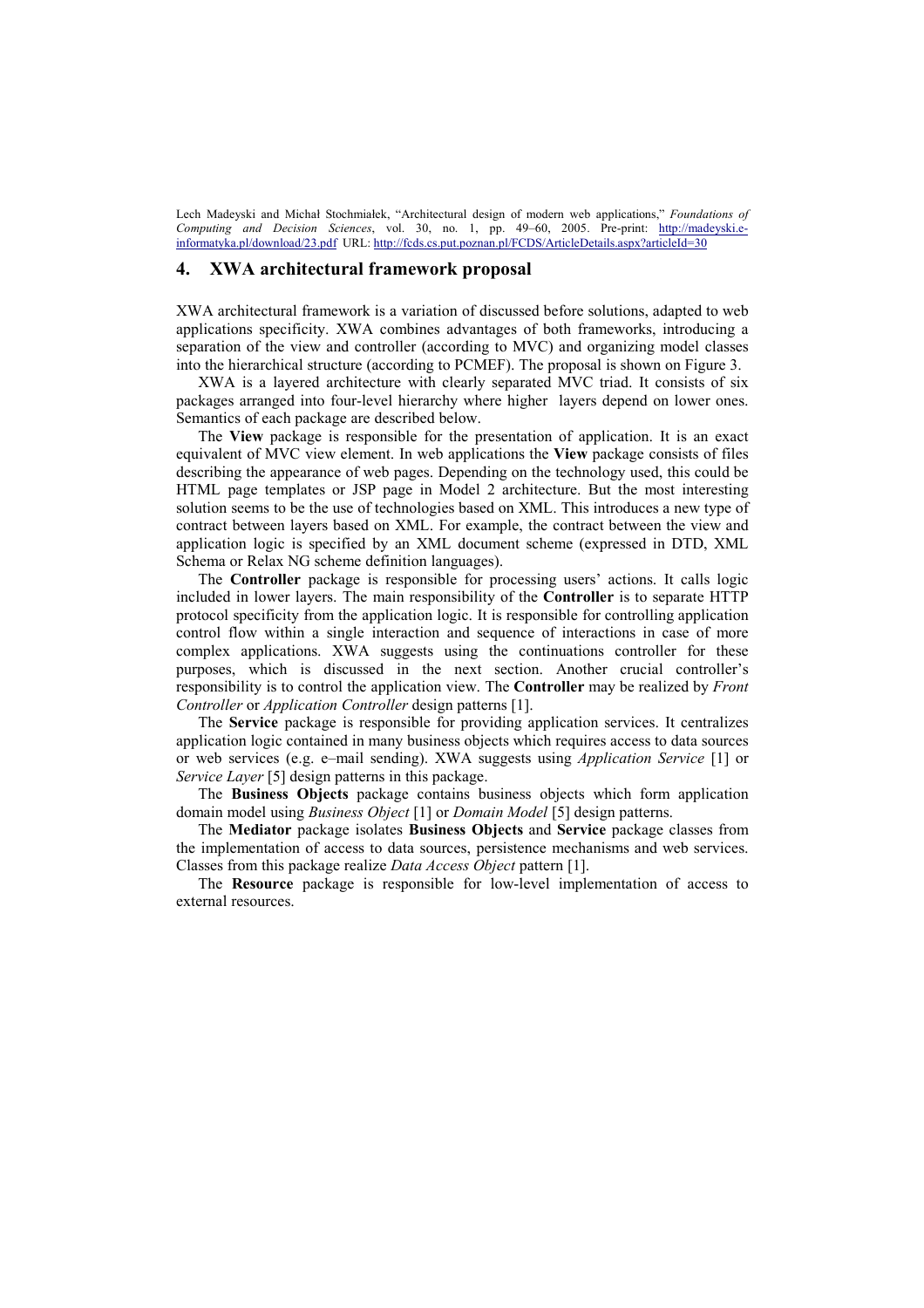

**Figure 3. XWA architectural framework**

## **4.1. XWA implementation on example of e-Informatyka architecture**

The idea of e-Informatyka portal (www.e-informatyka.pl) appeared in June 2002. Its goal was to realize and promote a scientific journal with a strong support of electronic publication system. The portal was supposed to gather computer science community.

The academic character of the project, realization method and new approach to requirements specification based on XP (*eXtreme Programming*) methodology, which was worked out during the project, are described in [8]. At the moment, from the technical point of view, the project is advanced (e.g. trailer of the first issue of the journal is available).

Thanks to the academic character of the project and lack of constraints common to commercial projects, developers had a free hand in the choice of the latest technologies and in experiments with the system architecture. As a result XWA architecture framework was born.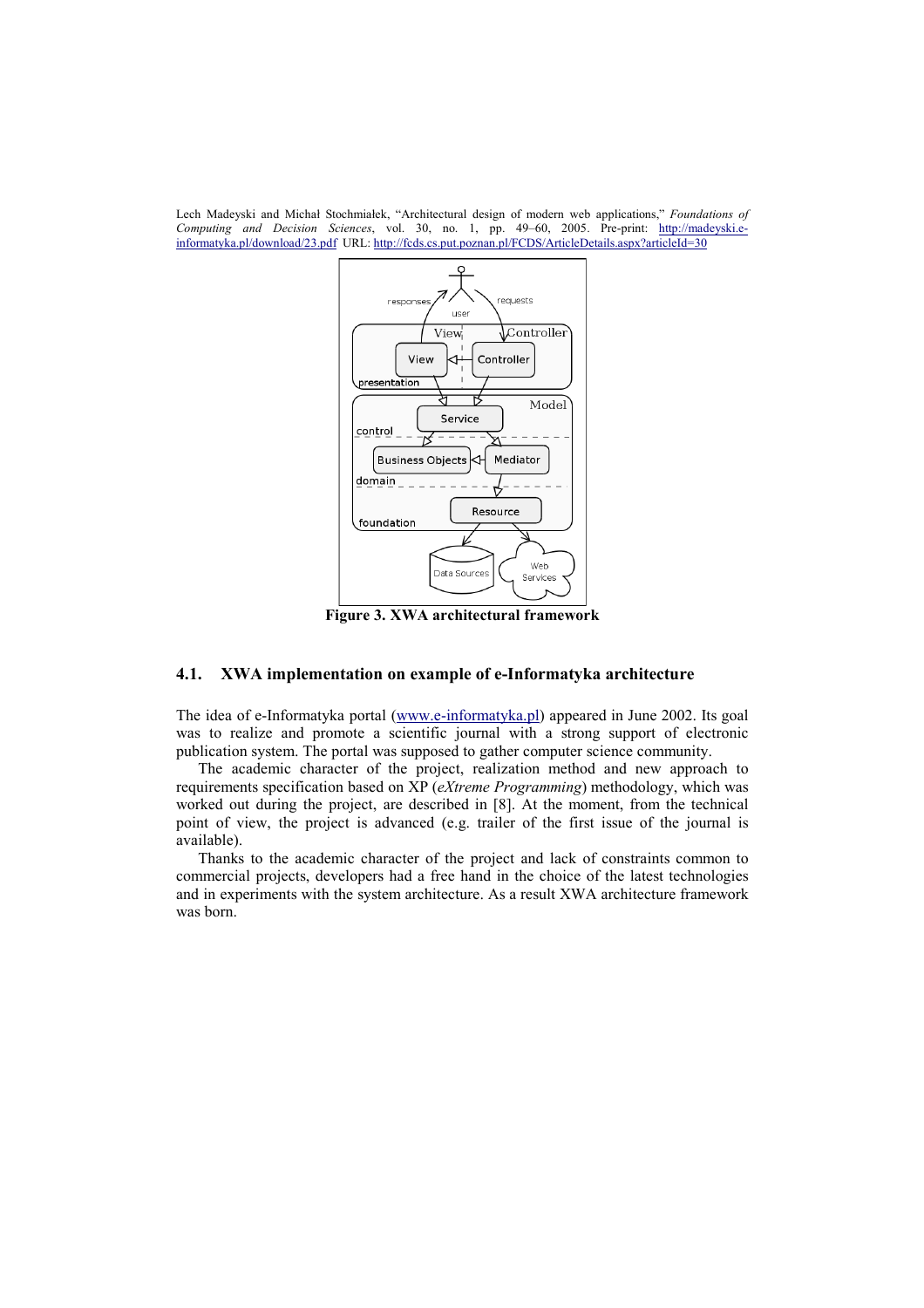Lech Madeyski and Michał Stochmiałek, "Architectural design of modern web applications," *Foundations of Computing and Decision Sciences*, vol. 30, no. 1, pp. 49–60, 2005. Pre-print: http://madeyski.einformatyka.pl/download/23.pdf URL: http://fcds.cs.put.poznan.pl/FCDS/ArticleDetails.aspx?articleId=30



**Figure 4. e-Informatyka portal architecture**

### **4.1.1. Architecture of e-Informatyka portal**

Technologies based on the Java language, XML and Apache Cocoon framework [10] are technological core of the e-Informatyka portal. A combination of these technologies offers a wide range of possibilities, but there is a lack of documents describing guidelines and good practices for designing Apache Cocoon based applications. Authors make an attempt to fill this gap.

Since the beginning the project has been based on the Apache Cocoon publication framework. But at the end of the year of 2003 the system architecture was significantly redesigned. XWA architectural framework consists of crucial elements of contemporary e-Informatyka architecture.

The core idea behind the Cocoon framework is a pipe architecture concept and therefore mapping it to the layered architecture is a challenge. The system architecture and organization of Cocoon components proposed by the authors is a result of their experiences. It also takes into consideration some suggestions of experts and consultants from the enterprise community.

The architecture of e-Informatyka portal is shown on Figure 4. Implementation details concerning each package are described in the next section.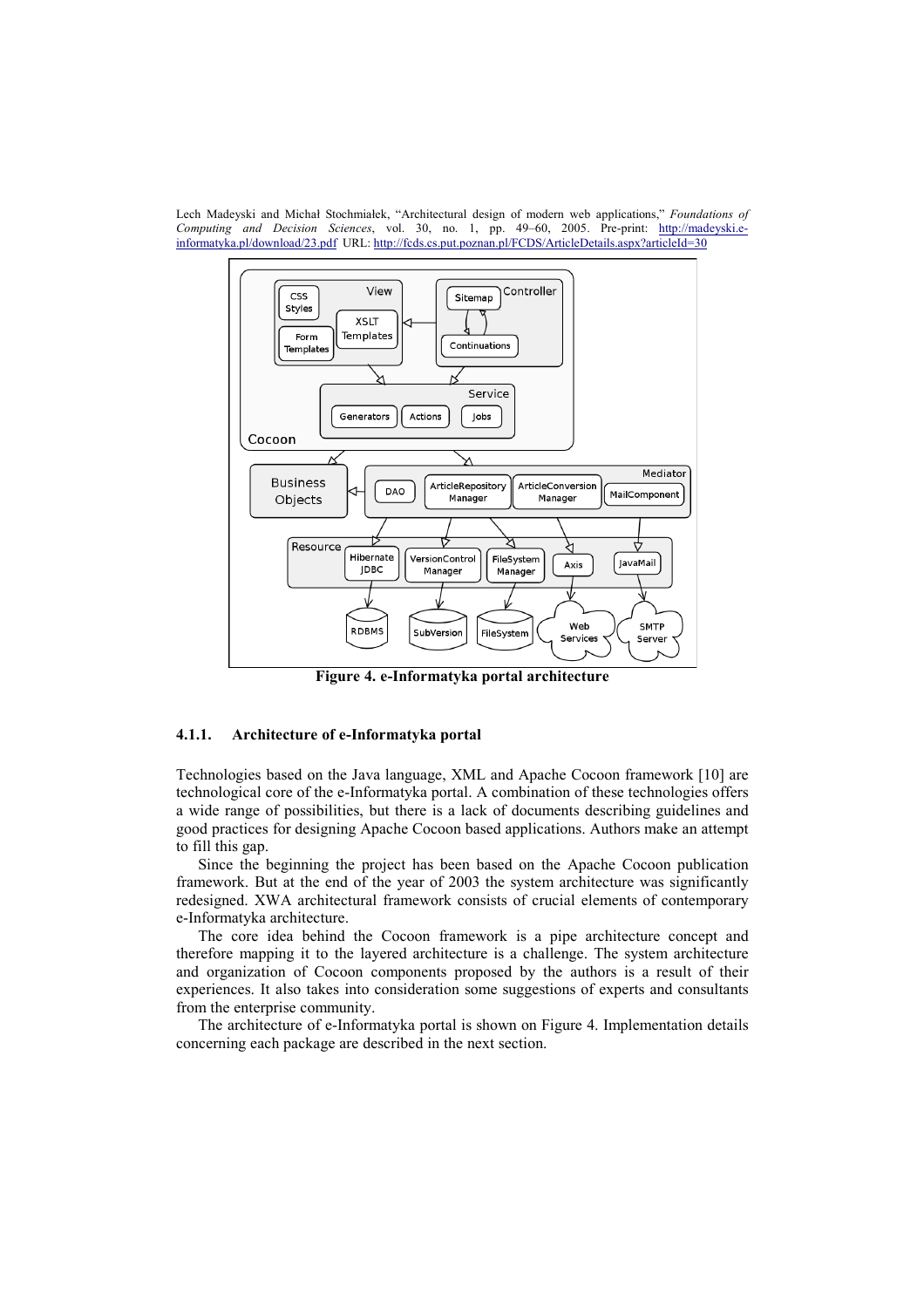#### **4.1.2. The View and the Controller**

XML-based technologies are intensively used in the presentation layer of e-Informatyka portal. The **View** package includes XML documents describing logical content of the portal and XSL (*Extensible Stylesheet Language*) stylesheets which describe transformations of XML documents (e.g. into HTML pages or PDF documents).

Main responsibility of the **Controller** package is to control the flow within interactions between the user and the system. The Controller calls actions from the application logic and activates a generation of the view.

The Controller maps the user requests to the application logic calls or to the view change. This mapping is usually based on requested URL address. It can also take into account the user profile or user agent type, which may be useful to personalize the web application [7].

The Cocoon **sitemap** provides the controller's functionality. The sitemap is an XML document which contains mapping of user requests to proper pipelines. Pipelines specify the view generation process by describing sequence of XML document transformations. During this process system actions (from the **Service** package) can be called.

The reuse of all pipeline elements is very simple. For instance, a transformer which inserts an article content into the portal layout, can be also used for inserting another document. More details about Cocoon's mechanisms and components can be found in [11][9].

In case of more complex web applications, which require an implementation of long interaction sequences between a user and the system, there is a need to store the state of interaction (current position in interaction sequence). The **continuations** idea and introduction of the **continuations controller** can extremely simplify implementation of that task and accelerate the development. Programmers do not have to deal with low level HTTP protocol mechanisms.

The Apache Cocoon provides a control flow mechanism which in fact is an implementation of the continuations controller [10]. A simple example illustrating the flow idea is shown on Figure 5. It is a user registration form with a few steps.

```
1. function register() { 
2. sendPageAndWait("user-form");
3. var user = cocoon.request.get("user");<br>4. sendPageAndWait("password-form");
     sendPageAndWait("password-form");
5. var password = cocoon.request.get("password");
6. sendPageAndWait("register-confirm");
7. AccountService.register(user, address, password);
8. sendPage("register-successful");
9. }
```
#### **Figure 5. Flowscript example**

The course of conversation with the user consists of a few steps. The user fills in every form. He enters his personal data, then a password, and finally confirms all entered data. At the end the system informs about the registration success. It is important to note that every step is presented as a separate WWW page.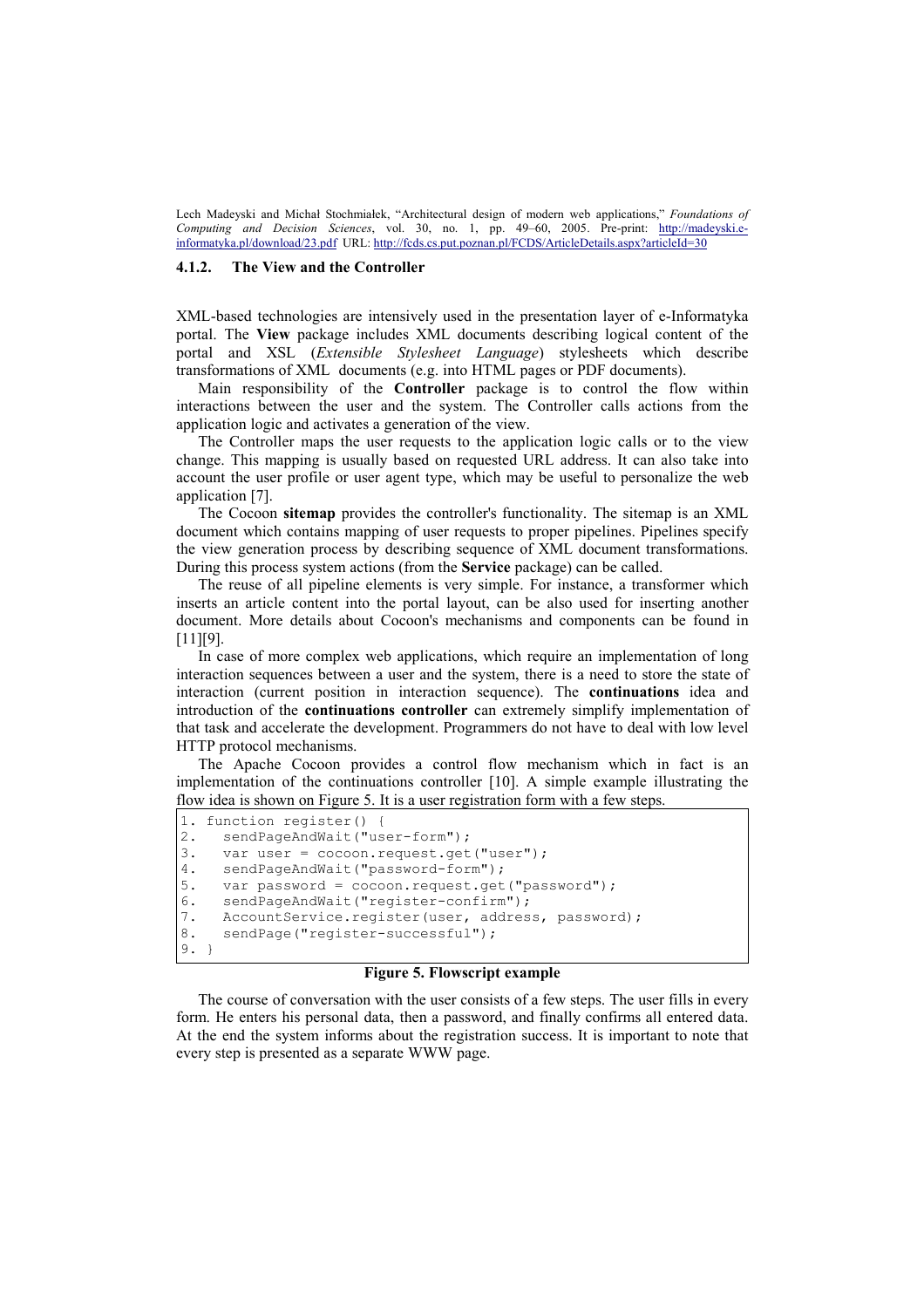The key points of the example are sendPageAndWait function calls. They generate the page specified by the URL address, send it to the user and wait for his next request. The state of interaction is saved. When the user sends the next request, the script is continued.

#### **4.1.3. The Model**

The Avalon component container is the core technology in the Apache Cocoon. The architectural design of the e-Informatyka portal also uses it. All application logic from the **Service** package is based on the component interfaces. Classes from this package can be divided into three groups: generators, actions and jobs.

**Generators** are components, which produce XML document in the form of SAX events. Their main responsibility is providing data from business objects to the presentation layer (e.g. generating a list of recently uploaded articles). Generators hide details of business objects implementation (typical *Facade* [3]) and express business data in XML.

**Actions** are components, which implement application logic. They centralize calls to business logic, data source access or data persistence mechanisms concerning a single use case. Article upload action is a good example. It would consist of calls which add some information about the new article to database and stores article contents in an external repository. It must be emphasized that the action does not contain implementation of those operations. Their details are located in lower layers. Actions just group operations into transactions and could be seen as the implementation of *Application Service* pattern [1] but with fine-grained interfaces, which is a cause of Apache Cocoon's specificity.

**Jobs** are similar to actions. The difference lies in the activation method. Jobs are invoked not by a user request but by a built-in schedule (e.g. once every week). A good example is a job responsible for removing user accounts, which were not activated within a specific time frame.

The **Business Objects** package consists of classes, which implement *Business Object* design pattern [1]. In case of e-Informatyka portal, these classes represent mostly static aspects of the system, but in larger systems behavioral aspect may appear.

The **Mediator** package isolates access to a wide range of external data sources, which are implemented in **Resource** packages shown on Figure 4. Classes from this package usually implement the *Data Access Object* design pattern. A typical example is the persistence mechanism, which in case of the e-Informatyka portal is implemented by the Hibernate object/relational mapping system. Another example is the access to the content repository, which is implemented by the SubVersion versioning system.

#### **5. Summary**

The authors proposed the XWA architectural framework based on MVC and PCMEF. XWA takes into consideration the specificity of modern web applications. In particular: